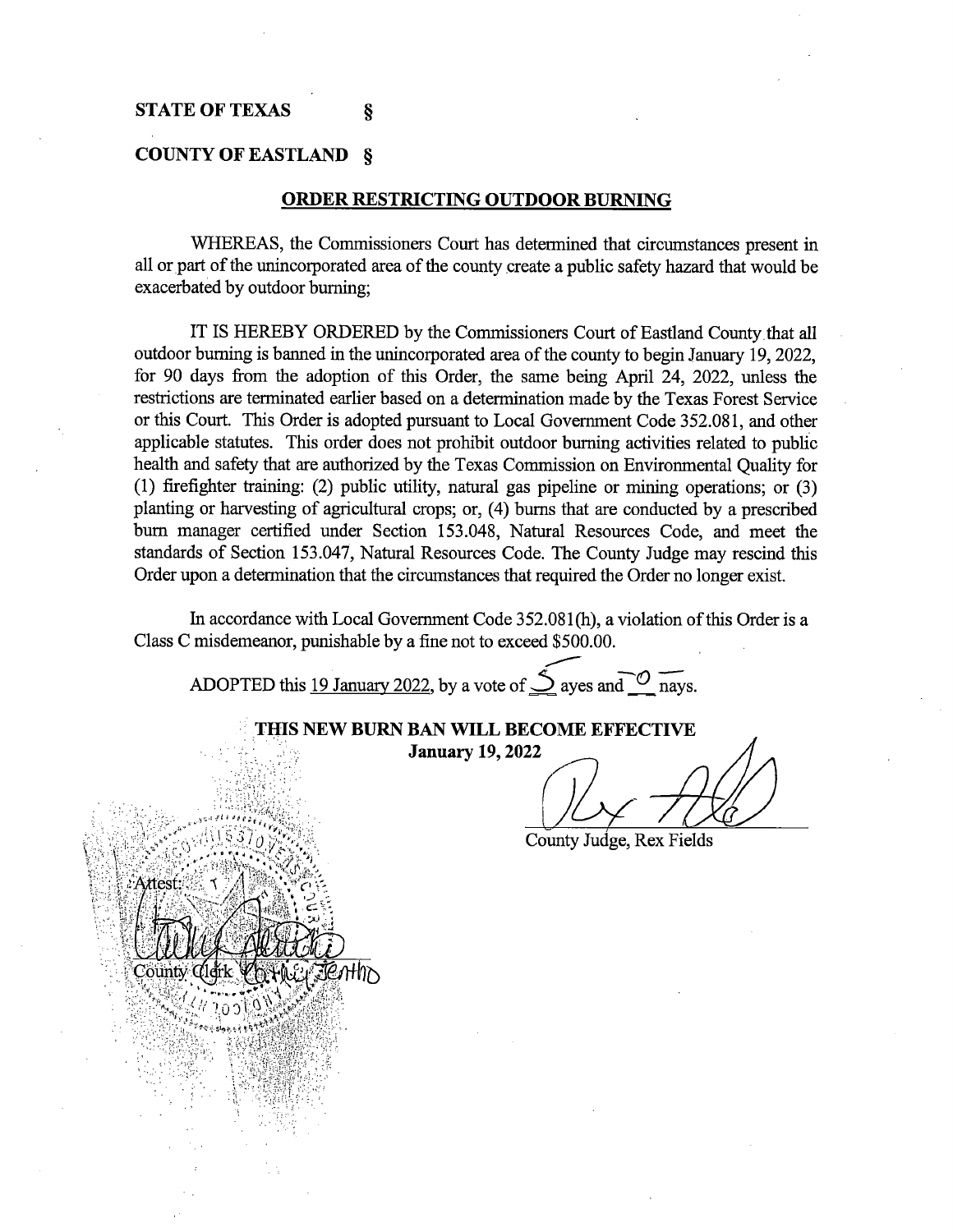## EMS FINANCIAL REP EMBER 2021

 $\overline{1}$ 

|   |                                  | Oct                 | Nov          | <b>Dec</b>     | Jan            | Feb              | Mar          | Apr          | May            | Jun            | Jul              | Aug              | Sep            | <b>Total</b> |
|---|----------------------------------|---------------------|--------------|----------------|----------------|------------------|--------------|--------------|----------------|----------------|------------------|------------------|----------------|--------------|
|   | <b>Monthly Statistics</b>        |                     |              |                |                |                  |              |              |                |                |                  |                  |                |              |
|   | <b>Total Calls Received</b>      | 210                 | 201          | 208            | 191            | 169              | 189          | 147          | 198            | 184            | 206              | 191              | 208            | 2,302        |
|   | d Trips Billed<br>$(a+b+c=d)$    | 148                 | 116          | 144            | 147            | 113              | 141          | 121          | 137            | 122            | 149              | 111              | 127            | 1,576        |
|   | 911 Transports                   | 110                 | 92           | 114            | 111            | 88               | 99           | 84           | 95             | 86             | 117              | 99               | 106            | 1,201        |
| a | Trauma                           | 23                  | 25           | 23             | 22             | 19               | 17           | 25           | 34             | 20             | 33               | 22               | 29             | 292          |
| b | Medical                          | 87                  | 67           | 91             | 89             | 69               | 82           | 59           | 61             | 66             | 84               | 77               | 77             | 909          |
|   | <b>ALS</b>                       | 75                  | 66           | 81             | 81             | 66               | 70           | 58           | 64             | 65             | 87               | 75               | 62             | 850          |
|   | <b>BLS</b>                       | 35                  | 26           | 33             | 30             | 22               | 29           | 26           | 31             | 21             | 30               | 24               | 15             | 322          |
|   | c Transfers                      | 38                  | 24           | 30             | 36             | 25               | 42           | 37           | 42             | 36             | 32               | 12               | 21             | 375          |
|   | To/From Nursing Home             | 11                  | 9            | 12             | 14             | 3                | 11           | 4            | 6              | 8              | 7                | $\boldsymbol{4}$ | 8              | 97           |
|   | <b>Interhospital Transfers</b>   | 27                  | 15           | 18             | 22             | 22               | 31           | 33           | 36             | 28             | 25               | 8                | 13             | 278          |
|   | Helicopter Response to Scene     | $\overline{2}$      | 6            | 5              | 5              | 4                | $\mathbf{1}$ | $\mathbf{1}$ | $\overline{3}$ | 4              | 4                | 4                | 4              | 43           |
|   | <b>Cardiac Arrest</b>            | 6                   | õ            | $\mathbf 1$    | 4              | $\overline{c}$   | 3            | 4            | $\mathbf{1}$   | 5              | $\boldsymbol{z}$ | $\mathbf{1}$     | $\overline{7}$ | 45           |
|   | Fire Standby                     | 1                   | $\mathbf{1}$ | $\overline{2}$ | $\overline{2}$ | 6                | 3            | 4            | $\overline{2}$ | $\overline{2}$ | 3                | $\mathbf 0$      | $\overline{2}$ | 28           |
|   | <b>Patient Revenue (Charges)</b> | 227,451             | 179.999      | 206.764        | 214,904        | 193.949          | 218,901      | 215,163      | 234,837        | 201,407        | 238,054          | 164,486          | 201,125        | 2,497,040    |
|   | <b>Operating Summary</b><br>٦    |                     |              |                |                |                  |              |              |                |                |                  |                  |                |              |
|   | Collections                      | 81.940              | 72,301       | 63.796         | 58,578         | 63,578           | 84.896       | 82,312       | 81,274         | 72,575         | 83,038           | 60,699           | 62,304         | 867,290      |
|   | Other Income                     | $\Omega$            | $\Omega$     | $\Omega$       | $\Omega$       | $\mathfrak{o}^*$ | $\mathbf 0$  | $\Omega$     | $\Omega$       | 0              | 0                | 0                | $\circ$        | 0            |
|   | <b>Total Collections</b>         | 81,940              | 72,301       | 63,796         | 58,578         | 63,578           | 84,896       | 82,312       | 81,274         | 72,575         | 83,038           | 60,699           | 62,304         | 867,290      |
|   |                                  |                     |              |                |                |                  |              |              |                |                |                  |                  |                |              |
|   | Expenses                         | 77,953 <sup>"</sup> | 68,430       | 74,566         | 76,387         | 74,722           | 82,325       | 80,728       | 66,312         | 71,850         | 87,130           | 81,923           | 95,081         | 937,407      |
|   | ₩<br><b>Benefits</b>             | 7,510               | 7,510        | 8,808          | 11,693         | 9,637            | 9,803        | 9,694        | 9,014          | 8,734          | 11,011           | 9,254            | 9,870          | 112,538      |
|   | Capital Purchases                |                     |              |                |                |                  |              |              |                |                |                  |                  |                | 0            |
|   | <b>Total Expenses</b>            | 85,463              | 75,940       | 83,374         | 88,080         | 84,359           | 92,128       | 90,422       | 75,326         | 80,584         | 98,141           | 91,177           | 104,951        | 1,049,945    |
|   | Income (Loss)                    | (3,523)             | (3,639)      | (19,578)       | (29, 502)      | (20, 781)        | (7, 232)     | (8, 110)     | 5,948          | (8,009)        | (15, 103)        | (30, 478)        | (42, 647)      | (182, 655)   |
|   | Subsidy to break even            | 3,523               | 3,639        | 19,578         | 29,502         | 20,781           | 7,232        | 8,110        | 0              | 8,009          | 15,103           | 30,478           | 42,647         | 188,602      |
|   | Subsidies                        | 218,833             | 215,310      | 211,671        | 192,092        | 162,590          | 141,809      | 134,577      | 126,467        | 126,467        | 118,458          | 103,355          | 72,878         |              |
|   | Monthly Income/(Loss)            | (3, 523)            | (3,639)      | (19, 578)      | (29,502)       | (20,781)         | (7, 232)     | (8, 110)     | 0              | (8,009)        | (15, 103)        | (30, 478)        | (42,647)       |              |
|   | Subsidies+Income Available       |                     | W.           |                |                |                  |              |              |                |                |                  |                  |                |              |
|   | for Operations                   | 215,310             | 211,671      | 192.092        | 162,590        | 141,809          | 134,577      | 126.467      | 126,467        | 118,458        | 103,355          | 72,878           | 30,231         |              |
|   | Ambulance Replacement            |                     |              |                |                |                  |              |              |                |                |                  |                  |                |              |

Fund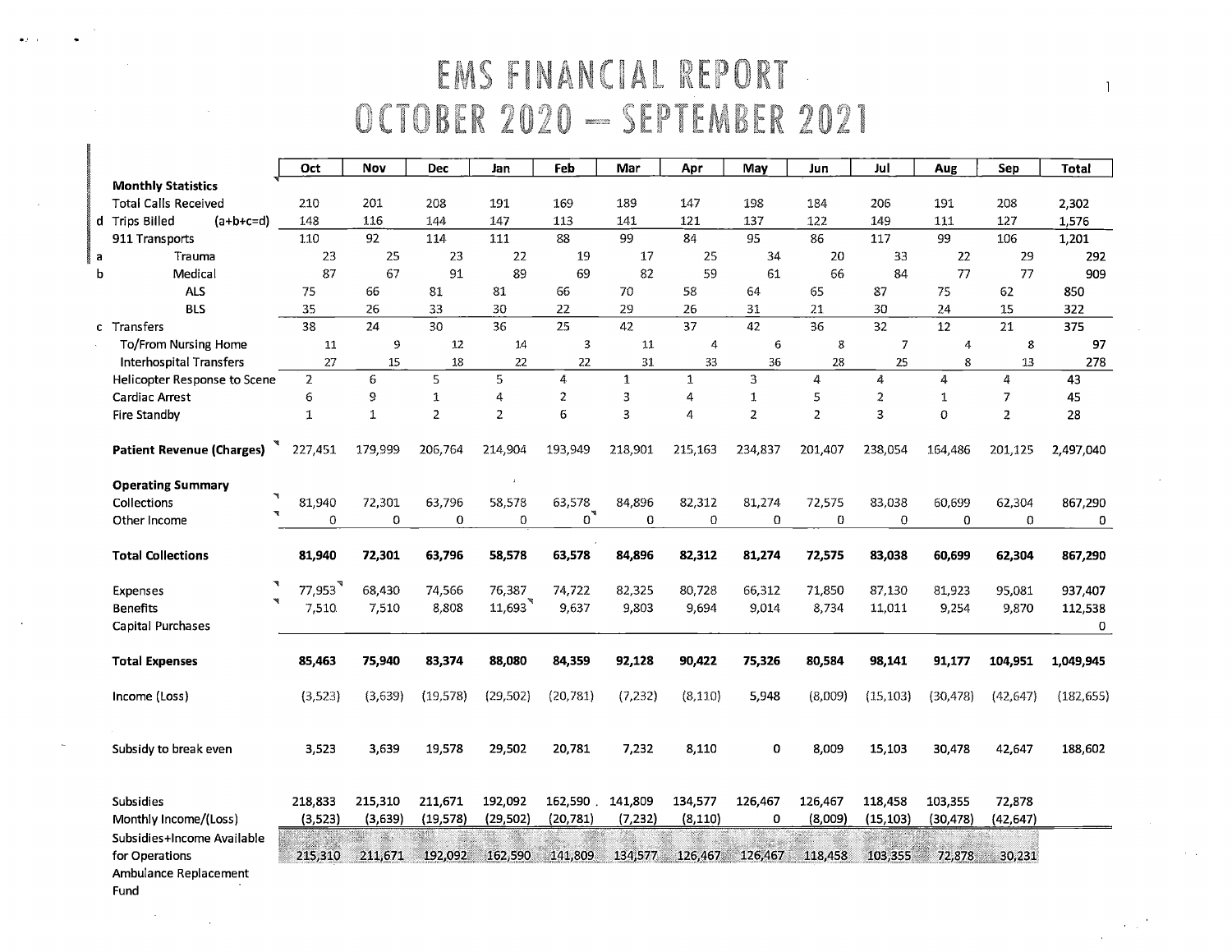# EMS FINANCIAL REPORT OCTOBER 2021 - SEPTEMBER 2022

*y.* 

 $\sim$ 

|                                    | Oct                    | Nov         | <b>Dec</b>  | Jan           | Feb         | Mar             | Apr            | May         | Jun         | Jul         | Aug         | Sep              | <b>Total</b>            |
|------------------------------------|------------------------|-------------|-------------|---------------|-------------|-----------------|----------------|-------------|-------------|-------------|-------------|------------------|-------------------------|
| <b>Monthly Statistics</b>          |                        |             |             |               |             |                 |                |             |             |             |             |                  |                         |
| <b>Total Calls Received</b>        | 198                    |             |             |               |             |                 |                |             |             |             |             |                  | 198                     |
| <b>Trips Billed</b><br>$(a+b+c=d)$ | 125                    |             |             |               |             |                 |                |             |             |             |             |                  | 125                     |
| 911 Transports                     | 94                     |             |             |               |             |                 |                |             |             |             |             |                  | 94                      |
| Trauma                             | 34                     |             |             |               |             |                 |                |             |             |             |             |                  | 34                      |
| Medical                            | 60                     |             |             |               |             |                 |                |             |             |             |             |                  | 60                      |
| <b>ALS</b>                         | 41                     |             |             |               |             |                 |                |             |             |             |             |                  | 41                      |
| <b>BLS</b>                         | 19                     |             |             |               |             |                 |                |             |             |             |             |                  | 19                      |
| Transfers                          |                        |             |             |               |             |                 |                |             |             |             |             |                  | $\mathbf{0}$            |
| To/From Nursing Home               | 3                      |             |             |               |             |                 |                |             |             |             |             |                  | $\overline{\mathbf{3}}$ |
| Interhospital Transfers            | 28                     |             |             |               |             |                 |                |             |             |             |             |                  | 28                      |
| Helicopter Response to Scene       | 5                      |             |             |               |             |                 |                |             |             |             |             |                  | 5                       |
| Cardiac Arrest                     | 5                      |             |             |               |             |                 |                |             |             |             |             |                  | 5                       |
| Fire Standby                       | $\mathbf 1$            |             |             |               |             |                 |                |             |             |             |             |                  | $\mathbf 1$             |
|                                    |                        |             |             |               |             |                 |                |             |             |             |             |                  |                         |
| <b>Patient Revenue (Charges)</b>   | 212,511                |             |             |               |             |                 |                |             |             |             |             |                  | 212,511                 |
|                                    |                        |             |             |               |             |                 |                |             |             |             |             |                  |                         |
| <b>Operating Summary</b><br>₹      |                        |             |             |               |             |                 |                |             |             |             |             |                  |                         |
| Collections                        | 82,356                 |             |             |               |             |                 |                |             |             |             |             |                  | 82,356                  |
| Other Income                       | 0                      | 0           | 0           | 0             | $\sigma^*$  | 0               | $\circ$        | 0           | 0           | $\Omega$    | 0           | 0                | 0                       |
|                                    |                        |             |             |               |             |                 |                |             |             |             |             |                  |                         |
| <b>Total Collections</b>           | 82,356                 | 0           | $\mathbf 0$ | 0             | $\mathbf 0$ | $\mathbf 0$     | $\mathbf 0$    | $\mathbf 0$ | $\mathbf 0$ | $\mathbf o$ | 0           | $\mathbf 0$      | 82,356                  |
| $\blacktriangledown$               |                        |             |             |               |             |                 |                |             |             |             |             |                  |                         |
| Expenses<br>$\mathcal{R}$          | $102,271$ <sup>3</sup> |             |             | $\mathcal{V}$ |             |                 |                |             |             |             |             |                  | 102,271                 |
| <b>Benefits</b>                    | 10,344                 |             |             |               |             |                 |                |             |             |             |             |                  | 10,344                  |
| <b>Capital Purchases</b>           |                        |             |             |               |             |                 |                |             |             |             |             |                  | 0                       |
|                                    | 112,615                | 0           | 0           | 0             | O           | $\pmb{0}$       | 0              | 0           | $\pmb{0}$   | 0           | 0           | $\mathbf 0$      | 112,615                 |
| <b>Total Expenses</b>              |                        |             |             |               |             |                 |                |             |             |             |             |                  |                         |
| Income (Loss)                      | (30, 259)              | 0           | 0           | 0             | 0           | 0               | 0              | 0           | $\mathbf 0$ | 0           | 0           | $\mathbf 0$      | (30, 259)               |
|                                    |                        |             |             |               |             |                 |                |             |             |             |             |                  |                         |
|                                    |                        |             |             |               |             |                 |                |             |             |             |             |                  |                         |
| Subsidy to break even              | 30,259                 | o           | 0           | 0             | 0           | 0               | 0              | 0           | $\mathbf 0$ | $\mathbf 0$ | 0           | $\boldsymbol{0}$ | 30,259                  |
|                                    |                        |             |             |               |             |                 |                |             |             |             |             |                  |                         |
|                                    |                        |             |             |               |             |                 |                |             |             |             |             |                  |                         |
| Subsidies                          | 218,833                | 188,574     | 188,574     | 188,574       | 188,574     | 188,574         | 188,574        | 188,574     | 188,574     | 188,574     | 188,574     | 188,574          |                         |
| Monthly Income/(Loss)              | (30, 259)              | $\mathbf 0$ | 0           | 0             | $\mathbf 0$ | 0               | $\overline{0}$ | 0           | $\mathbf 0$ | 0           | $\mathbf 0$ | 0                |                         |
| Subsidies+Income Available         |                        |             |             |               | en and      | <u>Manadoni</u> |                |             |             |             |             |                  |                         |
| for Operations                     | 188,574                | 188,574     | 188,574     | 188,574       | 188,574     | 188,574         | 188,574        | 188,574     | 188,574     | 188,574     | 188,574     | 188,574          |                         |

 $\sim 10^{-11}$